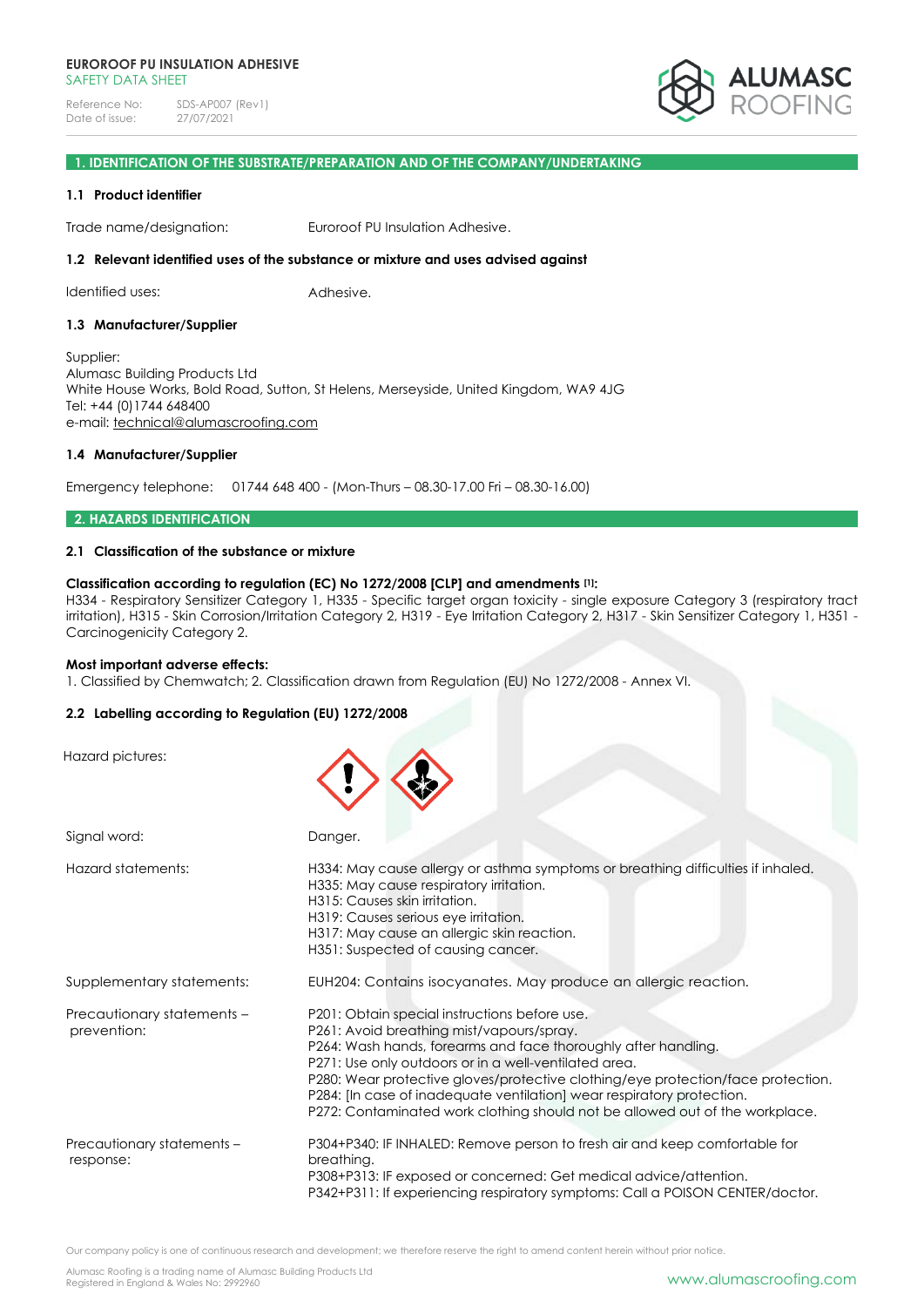| Reference No:  | SDS-AP007 (Rev1) |
|----------------|------------------|
| Date of issue: | 27/07/2021       |



|                            | P302+P352: IF ON SKIN: Wash with plenty of water.<br>P305+P351+P338: IF IN EYES: Rinse cautiously with water for several minutes. Remove<br>contact lenses, if present and easy to do. Continue rinsing.<br>P312: Call a POISON CENTER/doctor/ if you feel unwell.<br>P333+P313: If skin irritation or rash occurs: Get medical advice/attention.<br>P337+P313: If eye irritation persists: Get medical advice/attention.<br>P362+P364: Take off contaminated clothing and wash it before reuse. |  |  |
|----------------------------|--------------------------------------------------------------------------------------------------------------------------------------------------------------------------------------------------------------------------------------------------------------------------------------------------------------------------------------------------------------------------------------------------------------------------------------------------------------------------------------------------|--|--|
| Precautionary statements - | P405: Store locked up.                                                                                                                                                                                                                                                                                                                                                                                                                                                                           |  |  |
| storage:                   | P403+P233: Store in a well-ventilated place. Keep container tightly closed.                                                                                                                                                                                                                                                                                                                                                                                                                      |  |  |
| Precautionary statements - | P501: Dispose of contents/container to authorised hazardous or special waste                                                                                                                                                                                                                                                                                                                                                                                                                     |  |  |
| disposal:                  | collection point in accordance with any local regulation.                                                                                                                                                                                                                                                                                                                                                                                                                                        |  |  |

# **2.3 Other hazards**

## **Polymeric Diphenylmethane Diisocyanate:**

Listed in the Europe Regulation (EC) No. 1907/2006 - Annex XVII (Restrictions may apply).

# **3. COMPOSITION AND INFORMATION ABOUT THE COMPONENTS**

## **3.1 Substance**

Solvent & VOC free one-part polyurethane adhesive.

# **3.2 Mixture**

| 1.CAS No<br>2.EC No<br>3. Index No<br><b>4.REACH No</b>                        | %[weight] Name |                           | Classification according to regulation (EC) No 1272/2008 [CLP] and<br><b>amendments</b>                                                                                                                                                                                                                                                                                                                                                                    |
|--------------------------------------------------------------------------------|----------------|---------------------------|------------------------------------------------------------------------------------------------------------------------------------------------------------------------------------------------------------------------------------------------------------------------------------------------------------------------------------------------------------------------------------------------------------------------------------------------------------|
| 1.9016-87-9<br>2. Not available<br>3. Not available<br>4.01-2119457024-46-XXXX | 5-15           | Polymeric<br>Diisocyanate | Acute Toxicity (Inhalation) Category 4, Skin Corrosion/Irritation<br>Diphenylmethane Category 2, Eye Irritation Category 2, Skin Sensitizer Category 1,<br>Carcinogenicity Category 2, Specific target organ toxicity - single<br>exposure Category 3 (respiratory tract irritation), Specific target<br>organ toxicity - repeated exposure Category 2, Respiratory<br>Sensitizer Category 1; H332, H315, H319, H317, H351, H335, H373,<br>H334, EUH204[1] |
| Legend:                                                                        |                |                           | 1. Classified by Chemwatch; 2. Classification drawn from Regulation (EU) No 1272/2008 - Annex<br>VI; 3. Classification drawn from C&L * EU IOELVs available.                                                                                                                                                                                                                                                                                               |

# **4. FIRST-AID MEASURES**

## **4.1 Description of first aid measures**

Eye contact: If this product comes in contact with the eyes:

- Immediately hold eyelids apart and flush the eye continuously with running water. - Ensure complete irrigation of the eye by keeping eyelids apart and away from eye

- and moving the eyelids by occasionally lifting the upper and lower lids. - Continue flushing until advised to stop by the Poisons Information Centre or a
- doctor, or for at least 15 minutes.
- Transport to hospital or doctor without delay.
- Removal of contact lenses after an eye injury should only be undertaken by skilled personnel.

Skin contact: If skin or hair contact occurs:

- Quickly but gently, wipe material off skin with a dry, clean cloth.
- Immediately remove all contaminated clothing, including footwear.
- Wash skin and hair with running water. Continue flushing with water until advised to stop by the Poisons Information Centre.
- Transport to hospital, or doctor.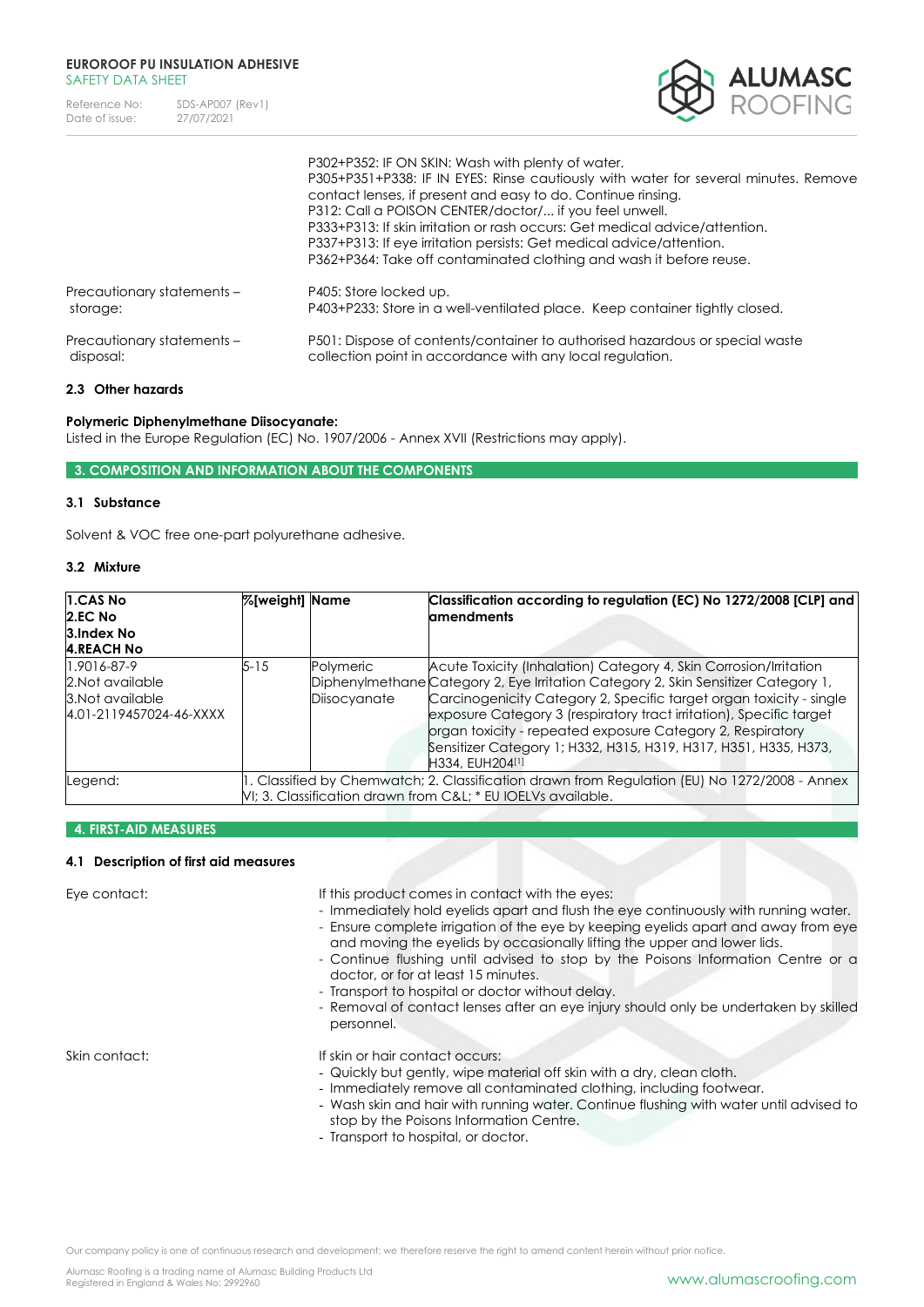Reference No: SDS-AP007 (Rev1)<br>Date of issue: 27/07/2021 Date of issue:



| Inhalation: | If fumes or combustion products are inhaled remove from contaminated area.<br>Lay patient down. Keep warm and rested.<br>Prostheses such as false teeth, which may block airway, should be removed, where<br>possible, prior to initiating first aid procedures.<br>Apply artificial respiration if not breathing, preferably with a demand valve<br>resuscitator, bag-valve mask device, or pocket mask as trained. Perform CPR if<br>necessary.<br>Transport to hospital, or doctor, without delay.<br>Following uptake by inhalation, move person to an area free from risk of further<br>exposure. Oxygen or artificial respiration should be administered as needed.<br>Asthmatic-type symptoms may develop and may be immediate or delayed up to<br>several hours. Treatment is essentially symptomatic. A physician should be consulted.                                                                                                                                                                                                                                                                                                                                                                                            |
|-------------|--------------------------------------------------------------------------------------------------------------------------------------------------------------------------------------------------------------------------------------------------------------------------------------------------------------------------------------------------------------------------------------------------------------------------------------------------------------------------------------------------------------------------------------------------------------------------------------------------------------------------------------------------------------------------------------------------------------------------------------------------------------------------------------------------------------------------------------------------------------------------------------------------------------------------------------------------------------------------------------------------------------------------------------------------------------------------------------------------------------------------------------------------------------------------------------------------------------------------------------------|
| Ingestion:  | IF SWALLOWED, REFER FOR MEDICAL ATTENTION, WHERE POSSIBLE, WITHOUT DELAY.<br>For advice, contact a Poisons Information Centre or a doctor.<br>Urgent hospital treatment is likely to be needed.<br>In the meantime, qualified first-aid personnel should treat the patient following<br>observation and employing supportive measures as indicated by the patient's<br>condition.<br>If the services of a medical officer or medical doctor are readily available, the patient<br>should be placed in his/her care and a copy of the SDS should be provided. Further<br>action will be the responsibility of the medical specialist.<br>If medical attention is not available on the worksite or surroundings send the patient<br>to a hospital together with a copy of the SDS.<br>Where medical attention is not immediately available or where the patient is more<br>than 15 minutes from a hospital or unless instructed otherwise:<br>- INDUCE vomiting with fingers down the back of the throat, ONLY IF CONSCIOUS.<br>Lean patient forward or place on left side (head-down position, if possible) to<br>maintain open airway and prevent aspiration.<br>NOTE: Wear a protective glove when inducing vomiting by mechanical means. |

## **4.2 Most important symptoms and effects, both acute and delayed**

See Section 11.

## **4.3 Indication of any immediate medical attention and special treatment needed**

For sub-chronic and chronic exposures to isocyanates:

- This material may be a potent pulmonary sensitiser which causes bronchospasm even in patients without prior airway hyperreactivity.
- Clinical symptoms of exposure involve mucosal irritation of respiratory and gastrointestinal tracts.
- Conjunctival irritation, skin inflammation (erythema, pain vesiculation) and gastrointestinal disturbances occur soon after exposure.
- Pulmonary symptoms include cough, burning, substernal pain and dyspnoea.
- Some cross-sensitivity occurs between different isocyanates.
- Noncardiogenic pulmonary oedema and bronchospasm are the most serious consequences of exposure. Markedly symptomatic patients should receive oxygen, ventilatory support and an intravenous line.
- Treatment for asthma includes inhaled sympathomimetics (epinephrine [adrenalin], terbutaline) and steroids.
- Activated charcoal (1 g/kg) and a cathartic (sorbitol, magnesium citrate) may be useful for ingestion.
- Mydriatics, systemic analgesics and topical antibiotics (Sulamyd) may be used for corneal abrasions.
- There is no effective therapy for sensitised workers.
- [Ellenhorn and Barceloux; Medical Toxicology]

NOTE: Isocyanates cause airway restriction in naive individuals with the degree of response dependant on the concentration and duration of exposure. They induce smooth muscle contraction which leads to bronchoconstrictive episodes. Acute changes in lung function, such as decreased FEV1, may not represent sensitivity. [Karol & Jin, Frontiers in Molecular Toxicology, pp 56-61, 1992]

Personnel who work with isocyanates, isocyanate prepolymers or polyisocyanates should have a pre-placement medical examination and periodic examinations thereafter, including a pulmonary function test. Anyone with a medical history of chronic respiratory disease, asthmatic or bronchial attacks, indications of allergic responses, recurrent eczema or sensitisation conditions of the skin should not handle or work with isocyanates. Anyone who develops chronic respiratory distress when working with isocyanates should be removed from exposure and examined by a physician. Further exposure must be avoided if a sensitivity to isocyanates or polyisocyanates has developed.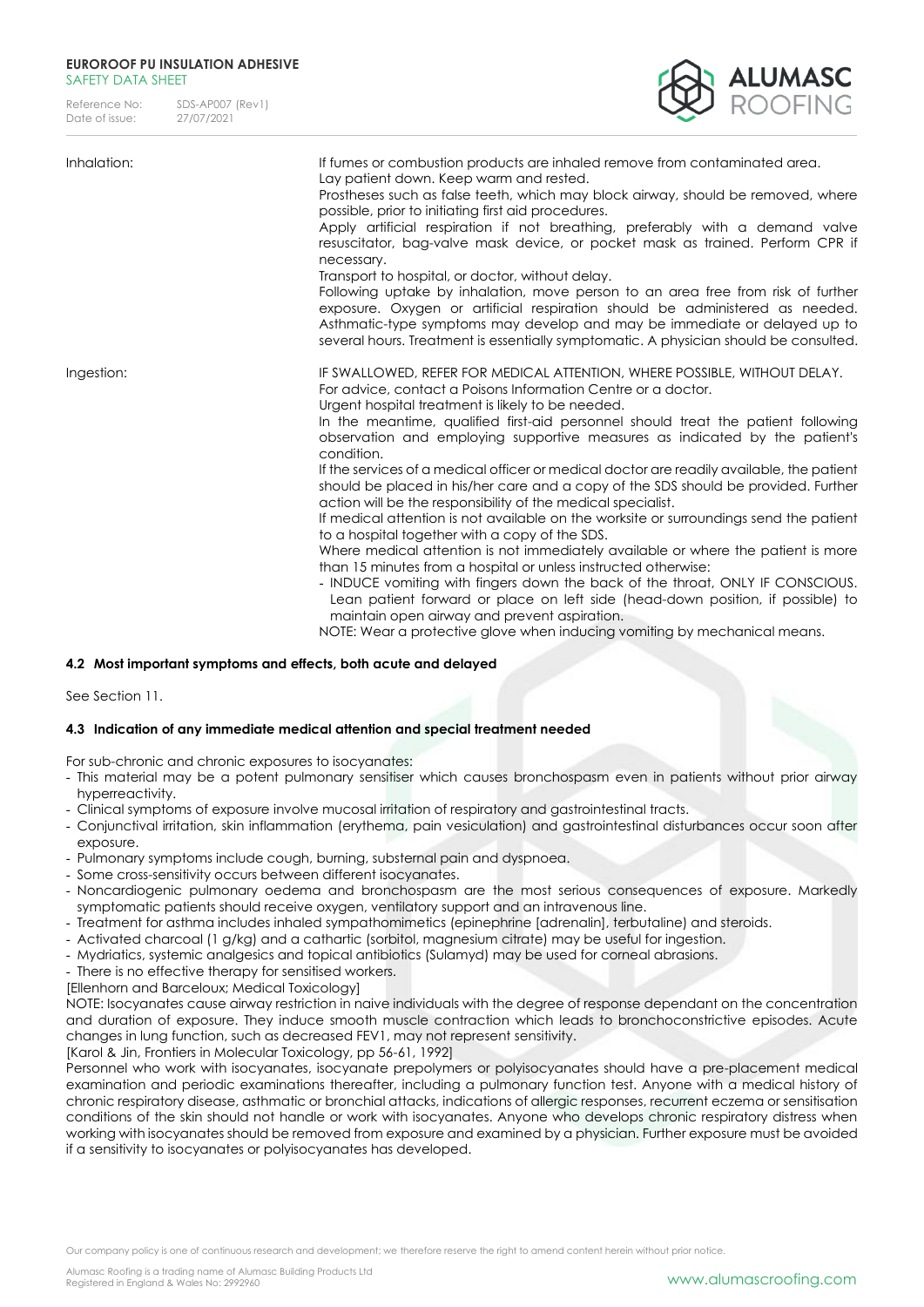

# **5. FIRE-FIGHTING MEASURES**

### **5.1 Extinguishing media**

Quantities of water in contact with hot liquid may react violently with generation of a large volume of rapidly expanding hot sticky semi-solid foam.

Presents additional hazard when fire fighting in a confined space. Cooling with flooding quantities of water reduces this risk. Foam.

Dry chemical powder.

BCF (where regulations permit).

#### **5.2 Special hazards arising from the substance or mixture**

#### **Fire incompatibility:**

Avoid contamination with oxidising agents i.e. nitrates, oxidising acids, chlorine bleaches, pool chlorine etc. as ignition may result.

#### **5.3 Advice for fire-fighters**

#### **Fire-fighting:**

Alert Fire Brigade and tell them location and nature of hazard. Wear full body protective clothing with breathing apparatus. Prevent, by any means available, spillage from entering drains or water course.

#### **Fire/explosion hazard:**

Combustible.

Moderate fire hazard when exposed to heat or flame.

Heated to high temperatures decomposes rapidly generating vapour which pressures and may then rupture containers with release of flammable and highly toxic isocyanate vapour.

Combustion products include:

- Carbon Dioxide (CO2).
- Isocyanates.
- Hydrogen Cyanide.
- and minor amounts of nitrogen oxides (NOx).
- other pyrolysis products typical of burning organic material.

May emit corrosive fumes.

When heated at high temperatures many isocyanates decompose rapidly generating a vapour which pressurises containers, possibly to the point of rupture. Release of toxic and/or flammable isocyanate vapours may then occur.

#### **6. ACCIDENTAL RELEASE MEASURES**

## **6.1 Personal precautions, protective equipment and emergency procedures**

See Section 8.

## **6.2 Environmental precautions**

See Section 12.

## **6.3 Methods and materials for containment and cleaning up**

#### **Minor spills:**

Remove all ignition sources. Clean up all spills immediately. Avoid breathing vapours and contact with skin and eyes.

#### **Major spills:**

Liquid Isocyanates and high isocyanate vapour concentrations will penetrate seals on self contained breathing apparatus - SCBA should be used inside encapsulating suit where this exposure may occur.

For isocyanate spills of less than 40 litres (2 m2):

- Evacuate area from everybody not dealing with the emergency, keep them upwind and prevent further access, remove ignition sources and, if inside building, ventilate area as well as possible.
- Notify supervision and others as necessary.
- Put on personal protective equipment (suitable respiratory protection, face and eye protection, protective suit, gloves and impermeable boots).
- Avoid contamination with water, alkalies and detergent solutions.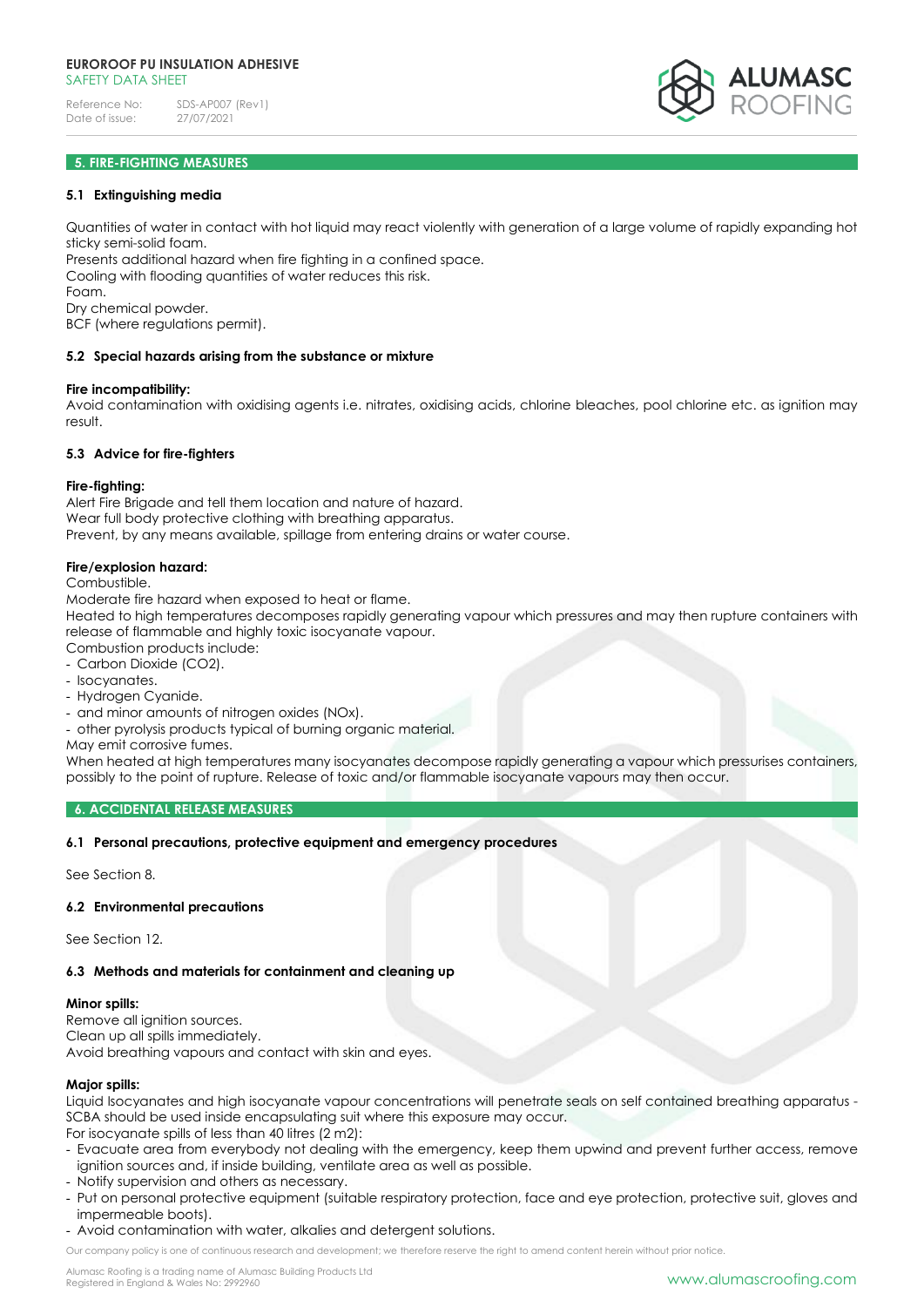Reference No: SDS-AP007 (Rev1)<br>Date of issue: 27/07/2021 Date of issue:



- Material reacts with water and generates gas, pressurises containers with even drum rupture resulting.

- DO NOT reseal container if contamination is suspected.

Moderate hazard.

Clear area of personnel and move upwind. Alert Fire Brigade and tell them location and nature of hazard.

# **6.4 Reference to other sections**

Personal Protective Equipment advice is contained in Section 8.

## **7. HANDLING AND STORAGE**

## **7.1 Precautions for safe handling**

## **Safe handling:**

Avoid all personal contact, including inhalation. Wear protective clothing when risk of exposure occurs. Use in a well-ventilated area. DO NOT allow clothing wet with material to stay in contact with skin

**Fire and explosion protection:**

See Section 5.

## **Other information:**

For commercial quantities of isocyanates:

Isocyanates should be stored in adequately bunded areas. Nothing else should be kept within the same bunding. Prepolymers need not be segregated.

- Store in original containers.

- Keep containers securely sealed.
- No smoking, naked lights or ignition sources.

# **7.2 Conditions for safe storage, including any incompatibilities**

## **Suitable container:**

Metal can or drum. Packaging as recommended by manufacturer. Check all containers are clearly labelled and free from leaks.

## **Storage incompatibility:**

Avoid reaction with water, alcohols and detergent solutions. Isocyanates are electrophiles, and as such they are reactive toward a variety of nucleophiles including alcohols, amines, and even water. Upon treatment with an alcohol, an isocyanate forms a urethane linkage.

A range of exothermic decomposition energies for isocyanates is given as 20-30 kJ/mol.

The relationship between energy of decomposition and processing hazards has been the subject of discussion; it is suggested that values of energy released per unit of mass, rather than on a molar basis (J/g) be used in the assessment.

For example, in "open vessel processes" (with man-hole size openings, in an industrial setting), substances with exothermic decomposition energies below 500 J/g are unlikely to present a danger, whilst those in "closed vessel processes" (opening is a safety valve or bursting disk) present some danger where the decomposition energy exceeds 150 J/g.



- X Must not be stored together.
- 0 May be stored together with specific preventions.
- + May be stored together.

# **7.3 Specific end use(s)**

See Section 1.2.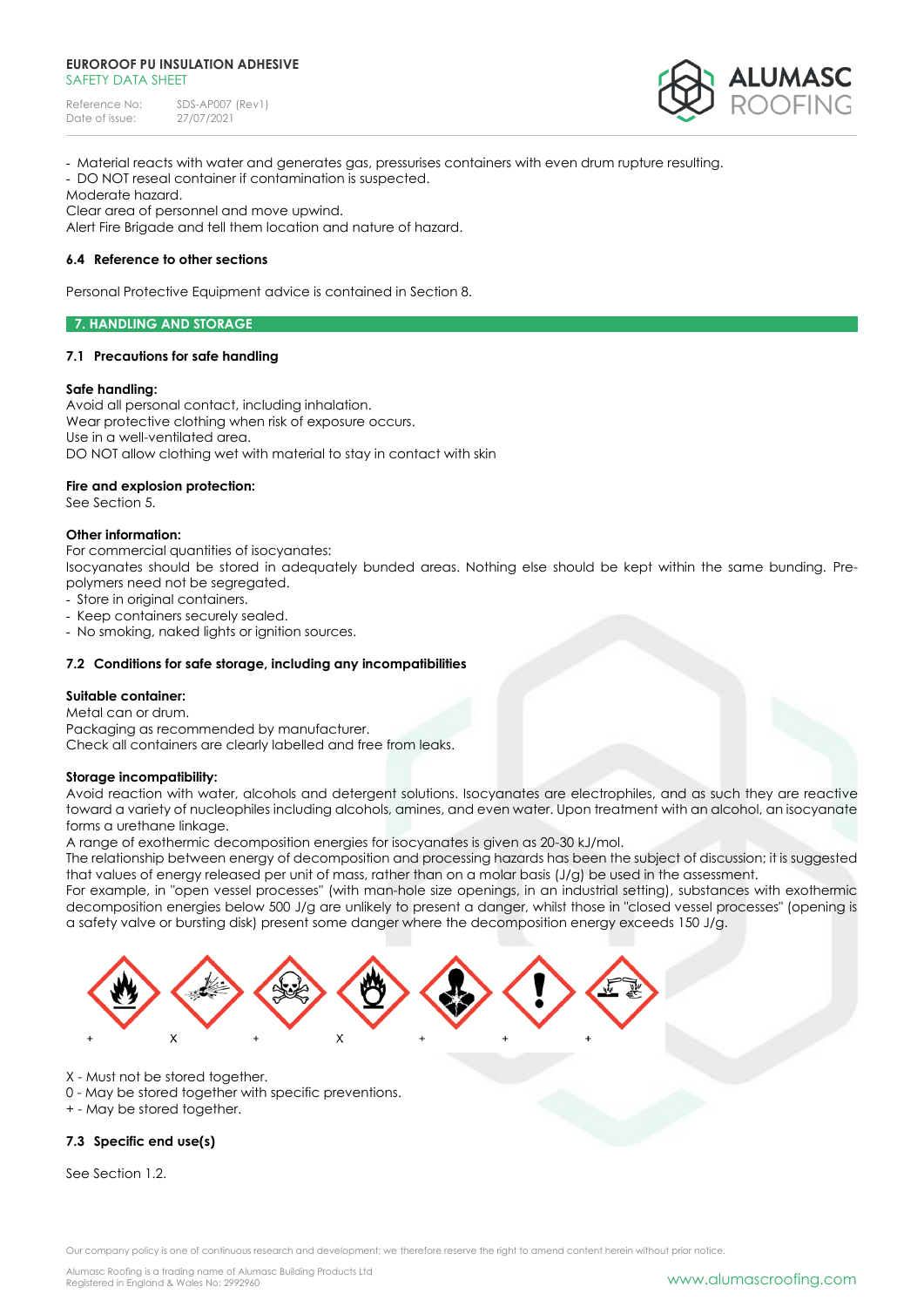

# **8. EXPOSURE CONTROLS/PERSONAL PROTECTION**

## **8.1 Control parameters**

| <b>DNELs</b>                   | <b>PNECs</b>  |
|--------------------------------|---------------|
| <b>Exposure Pattern Worker</b> | Compartment   |
| Not available                  | Not available |
|                                |               |

\* Values for general population.

## **Occupational Exposure Limits (OEL):**

## **Ingredient data:**

| Source                 | Ingredient      | <b>Material name</b>       | <b>TWA</b> | <b>STEL</b> | Peak      | <b>Notes</b> |
|------------------------|-----------------|----------------------------|------------|-------------|-----------|--------------|
| <b>UK Workplace</b>    | Polymeric       | Isocyanates, all (as -NCO) | 0.02       | 0.07        | Not       | Sen          |
| Exposure Limits (WELs) | Diphenylmethane | except Methyl Isocyanate   | mg/m3      | mq/m3       | available |              |
|                        | Diisocyanate    |                            |            |             |           |              |
| Europe ECHA            | Polymeric       | Not available              | Not        | <b>Not</b>  | Not       | Not          |
| Occupational           | Diphenylmethane |                            | available  | available   | available | available    |
| Exposure Limits -      | Diisocyanate    |                            |            |             |           |              |
| <b>Activity List</b>   |                 |                            |            |             |           |              |

#### **Emergency limits:**

|                                              | <b>TEEL-</b>            | TEEL-2       | <b>TEEL</b>           |
|----------------------------------------------|-------------------------|--------------|-----------------------|
| Ingredient                                   |                         |              | IEEL-J                |
| Polymeric<br>Diisocvanate<br>Diphenvimethane | $0.15 \,\mathrm{mg/m3}$ | mg/m3<br>◡.◡ | $\sim$<br>mg/m3<br>∠∠ |

| Ingredient                                       | <b>IDLH</b><br>Priainal . | <b>Revised IDLH</b> |
|--------------------------------------------------|---------------------------|---------------------|
| -<br>Polymeric<br>: Diphenvlmethane Diisocvanate | available<br>NO.          | available<br>NΟ     |

## **8.2 Exposure controls**

Appropriate engineering controls: All processes in which isocyanates are used should be enclosed wherever possible. Total enclosure, accompanied by good general ventilation, should be used to keep

atmospheric concentrations below the relevant exposure standards. If total enclosure of the process is not feasible, local exhaust ventilation may be

necessary. Engineering controls are used to remove a hazard or place a barrier between the worker and the hazard. Well-designed engineering controls can be highly effective in protecting workers and will typically be independent of worker interactions to provide this high level of protection.

The basic types of engineering controls are:

- Process controls which involve changing the way a job activity or process is done to reduce the risk.

Personal protection:

Eye and face protection: Safety glasses with side shields. Chemical goggles.

Contact lenses may pose a special hazard; soft contact lenses may absorb and concentrate irritants.

Skin protection: See Hand Protection below.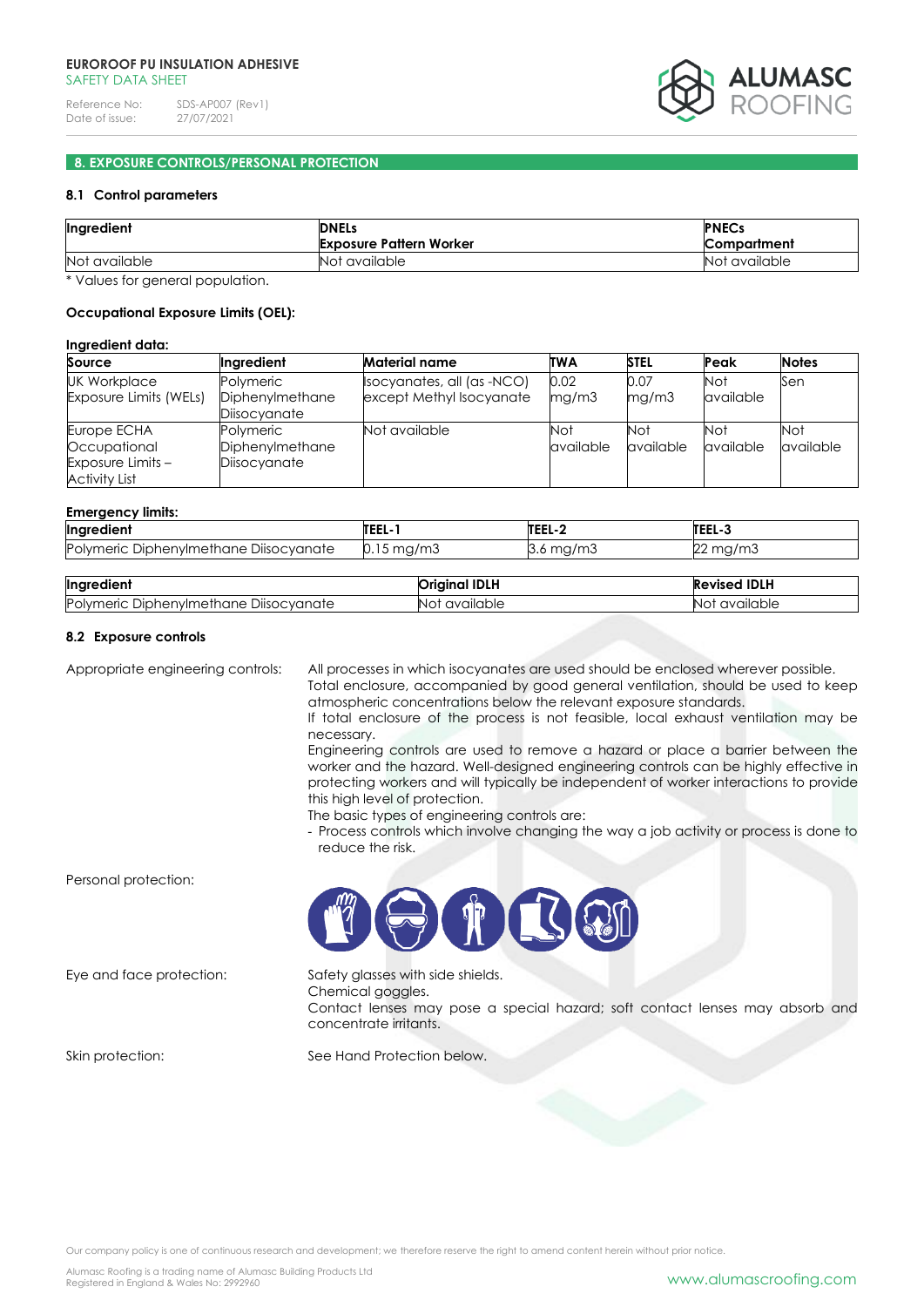| Reference No:  | SDS-AP007 (Rev1) |
|----------------|------------------|
| Date of issue: | 27/07/2021       |



| Hands/feet protection:         | NOTE:<br>- The material may produce skin sensitisation in predisposed individuals. Care must be<br>taken, when removing gloves and other protective equipment, to avoid all possible<br>skin contact.<br>- Contaminated leather items, such as shoes, belts and watch-bands should be<br>removed and destroyed.<br>The selection of suitable gloves does not only depend on the material, but also on<br>further marks of quality which vary from manufacturer to manufacturer. Where the<br>chemical is a preparation of several substances, the resistance of the glove material<br>cannot be calculated in advance and has therefore to be checked prior to the<br>application.<br>The exact break through time for substances has to be obtained from the manufacturer<br>of the protective gloves and has to be observed when making a final choice.<br>Do NOT wear natural rubber (latex gloves).<br>Isocyanate resistant materials include Teflon, Viton, nitrile rubber and some PVA gloves.<br>Protective gloves and overalls should be worn as specified in the appropriate nationall<br>standard.<br>Contaminated garments should be removed promptly and should not be re-used until<br>they have been decontaminated.<br>DO NOT use skin cream unless necessary and then use only minimum amount.<br>Isocyanate vapour may be absorbed into skin cream and this increases hazard. |
|--------------------------------|------------------------------------------------------------------------------------------------------------------------------------------------------------------------------------------------------------------------------------------------------------------------------------------------------------------------------------------------------------------------------------------------------------------------------------------------------------------------------------------------------------------------------------------------------------------------------------------------------------------------------------------------------------------------------------------------------------------------------------------------------------------------------------------------------------------------------------------------------------------------------------------------------------------------------------------------------------------------------------------------------------------------------------------------------------------------------------------------------------------------------------------------------------------------------------------------------------------------------------------------------------------------------------------------------------------------------------------------------------------------------------------------|
| Body protection:               | See Other Protection below.                                                                                                                                                                                                                                                                                                                                                                                                                                                                                                                                                                                                                                                                                                                                                                                                                                                                                                                                                                                                                                                                                                                                                                                                                                                                                                                                                                    |
| Other protection:              | All employees working with isocyanates must be informed of the hazards from exposure<br>to the contaminant and the precautions necessary to prevent damage to their health.<br>They should be made aware of the need to carry out their work so that as little<br>contamination as possible is produced, and of the importance of the proper use of all<br>safeguards against exposure to themselves and their fellow workers. Adequate training,<br>both in the proper execution of the task and in the use of all associated engineering<br>controls, as well as of any personal protective equipment, is essential.<br>Overalls.<br>P.V.C apron.<br>Barrier cream.                                                                                                                                                                                                                                                                                                                                                                                                                                                                                                                                                                                                                                                                                                                          |
| <b>Respiratory protection:</b> |                                                                                                                                                                                                                                                                                                                                                                                                                                                                                                                                                                                                                                                                                                                                                                                                                                                                                                                                                                                                                                                                                                                                                                                                                                                                                                                                                                                                |

Full face respirator with supplied air.

- Cartridge respirators should never be used for emergency ingress or in areas of unknown vapour concentrations or oxygen content.
- The wearer must be warned to leave the contaminated area immediately on detecting any odours through the respirator. The odour may indicate that the mask is not functioning properly, that the vapour concentration is too high, or that the ask is not properly fitted. Because of these limitations, only restricted use of cartridge respirators is considered appropriate.
- Cartridge performance is affected by humidity. Cartridges should be changed after 2 hr of continuous use unless it is determined that the humidity is less than 75%, in which case, cartridges can be used for 4 hr. Used cartridges should be discarded daily, regardless of the length of time used.

For spraying or operations which might generate aerosols:

Full face respirator with supplied air.

- In certain circumstances, personal protection of the individual employee is necessary. Personal protective devices should be regarded as being supplementary to substitution and engineering control and should not be used in preference to them as they do nothing to eliminate the hazard.
- However, in some situations, minimising exposure to isocyanates by enclosure and ventilation is not possible, and occupational exposure standards may be exceeded, particularly during on-site mixing of paints, spray-painting, foaming and maintenance of machine and ventilation systems. In these situations, air-line respirators or self-contained breathing apparatus complying with the appropriate nationals standard must be used.
- Organic vapour respirators with particulate pre- filters and powered, air-purifying respirators are NOT suitable.
- Personal protective equipment must be appropriately selected, individually fitted and workers trained in their correct use and maintenance. Personal protective equipment must be regularly checked and maintained to ensure that the worker is being protected.
- Air- line respirators or self-contained breathing apparatus complying with the appropriate national standard should be used during the clean-up of spills and the repair or clean-up of contaminated equipment and similar situations which cause emergency exposures to hazardous atmospheric concentrations of isocyanate.

# **Environmental exposure controls:**

See Section 12.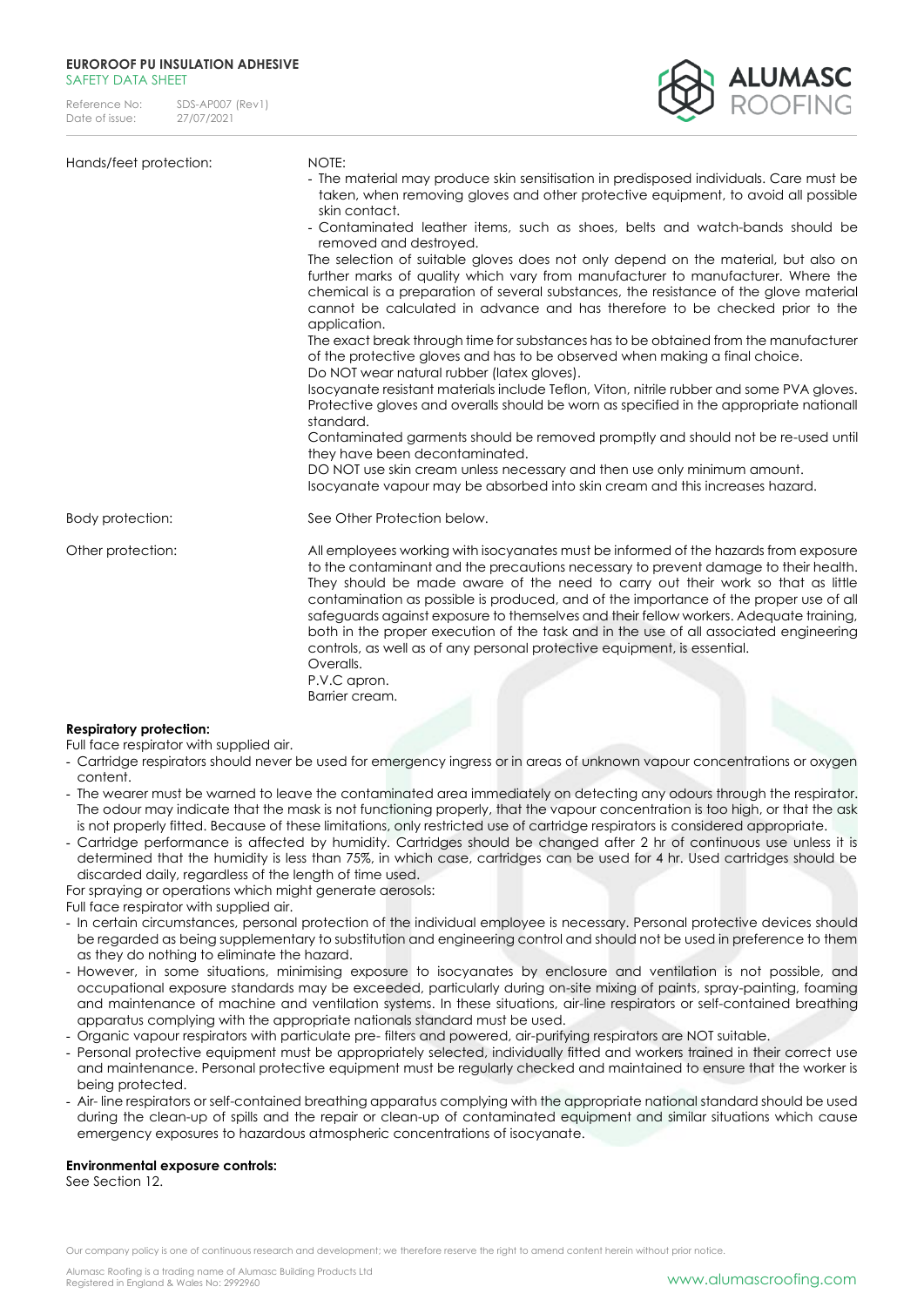Reference No: SDS-AP007 (Rev1)<br>Date of issue: 27/07/2021 Date of issue:

<mark>alumasc</mark><br>Roofing

# **9. PHYSICAL AND CHEMICAL PROPERTIES**

# **9.1 Information on basic physical and chemical properties**

| Appearance:                                        | <b>Brown</b>   |                                        |                   |
|----------------------------------------------------|----------------|----------------------------------------|-------------------|
| Physical state:                                    | Liquid         | Relative density (Water = 1):          | $1.0 - 1.2$       |
| Odour:                                             | Characteristic | Partition coefficient n-octanol/water: | Not available     |
| Odour threshold:                                   | Not available  | Auto-ignition temperature (°C):        | Not available     |
| pH (as supplied):                                  | Not available  | Decomposition temperature:             | Not available     |
| Melting point / freezing point (°C):               | Not available  | Viscosity (cSt):                       | 5000.000-8333.333 |
| Initial boiling point and boiling range<br>$(C)$ : | Not available  | Molecular weight (g/mol):              | Not available     |
| Flash point $(°C)$ :                               | >200           | Taste:                                 | Not available     |
| Evaporation rate:                                  | Not available  | Explosive properties:                  | Not available     |
| Flammability:                                      | Not applicable | Oxidising properties:                  | Not available     |
| Upper Explosive Limit (%):                         | Not available  | Surface Tension (dyn/cm or mN/m):      | Not available     |
| Lower Explosive Limit (%):                         | Not available  | Volatile Component (%vol):             | Not available     |
| Vapour pressure (kPa):                             | Not available  | Gas group:                             | Not available     |
| Solubility in water:                               | Not available  | $pH$ as a solution $(1\%)$ :           | Not available     |
| Vapour density $(Air = 1)$ :                       | Not available  | VOC g/L:                               | Not available     |

# **9.2 Other information**

No data available.

# **10. STABILITY AND REACTIVITY**

### **10.1 Reactivity**

See Section 7.2.

### **10.2 Chemical stability**

Unstable in the presence of incompatible materials. Product is considered stable. Hazardous polymerisation will not occur.

#### **10.3 Possibility of hazardous reactions**

See Section 7.2.

**10.4 Conditions to avoid**

See Section 7.2.

# **10.5 Incompatible materials**

See Section 7.2.

# **10.6 Hazardous decomposition products**

See Section 5.3.

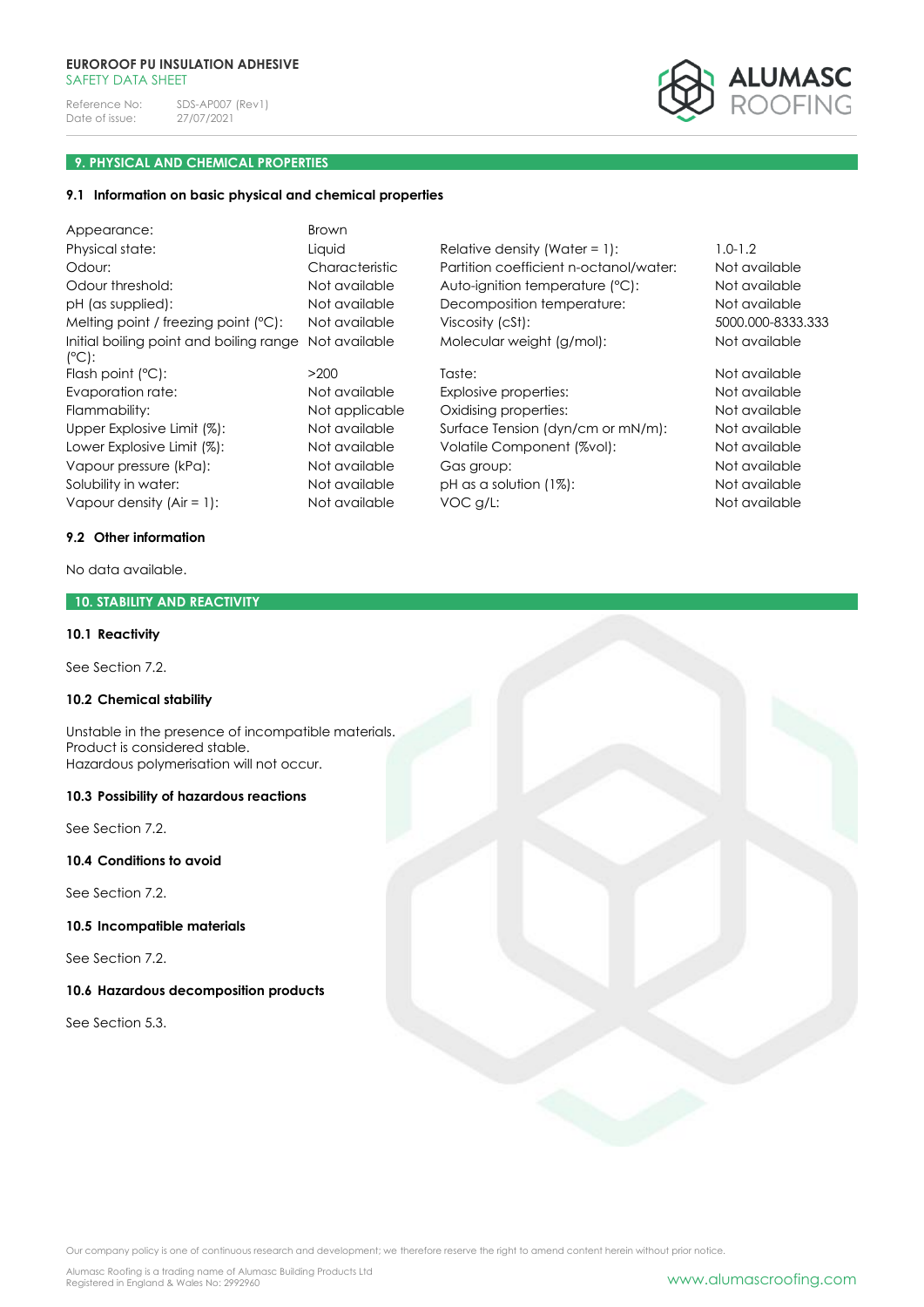

# **11. TOXICOLOGICAL INFORMATION**

# **11.1 Information on toxicological effects**

| Inhaled:                             | Inhalation of vapours or aerosols (mists, fumes), generated by the material during the<br>course of normal handling, may produce toxic effects. The material is not thought to<br>produce respiratory irritation (as classified by EC Directives using animal models).<br>Nevertheless inhalation of vapours, fumes or aerosols, especially for prolonged periods,<br>may produce respiratory discomfort and occasionally, distress.<br>There is strong evidence to suggest that this material can cause, if inhaled once, serious,<br>irreversible damage of organs.<br>The vapour/mist may be highly irritating to the upper respiratory tract and lungs; the<br>response may be severe enough to produce bronchitis and pulmonary oedema.<br>Possible neurological symptoms arising from isocyanate exposure include headache,<br>insomnia, euphoria, ataxia, anxiety neurosis, depression and paranoia. Gastrointestinal<br>disturbances are characterised by nausea and vomiting.<br>There is strong evidence to suggest that this material can cause, if swallowed once,<br>very serious, irreversible damage of organs.<br>There is strong evidence to suggest that this material, on a single contact with skin, can<br>cause very serious, irreversible damage of organs.                                                                                                                               |
|--------------------------------------|------------------------------------------------------------------------------------------------------------------------------------------------------------------------------------------------------------------------------------------------------------------------------------------------------------------------------------------------------------------------------------------------------------------------------------------------------------------------------------------------------------------------------------------------------------------------------------------------------------------------------------------------------------------------------------------------------------------------------------------------------------------------------------------------------------------------------------------------------------------------------------------------------------------------------------------------------------------------------------------------------------------------------------------------------------------------------------------------------------------------------------------------------------------------------------------------------------------------------------------------------------------------------------------------------------------------------------------------------------------------------------------------------------------|
| Ingestion:                           | Strong evidence exists that exposure to the material may cause irreversible damage<br>(other than cancer, mutations and birth defects) following a single exposure by<br>swallowing.<br>The material is not thought to produce adverse health effects following ingestion (as<br>classified by EC Directives using animal models).<br>Nevertheless, adverse systemic effects have been produced following exposure of<br>animals by at least one other route and good hygiene practice requires that exposure<br>be kept to a minimum.                                                                                                                                                                                                                                                                                                                                                                                                                                                                                                                                                                                                                                                                                                                                                                                                                                                                           |
| Skin contact:                        | This material can cause inflammation of the skin on contact in some persons.<br>There is strong evidence to suggest that this material, on a single contact with skin, can<br>cause serious, irreversible damage of organs. The material may accentuate any pre-<br>existing dermatitis condition.<br>Open cuts, abraded or irritated skin should not be exposed to this material.<br>Entry into the blood-stream through, for example, cuts, abrasions or lesions, may<br>produce systemic injury with harmful effects. Examine the skin prior to the use of the<br>material and ensure that any external damage is suitably protected.                                                                                                                                                                                                                                                                                                                                                                                                                                                                                                                                                                                                                                                                                                                                                                         |
| Eye:                                 | This material can cause eye irritation and damage in some persons.                                                                                                                                                                                                                                                                                                                                                                                                                                                                                                                                                                                                                                                                                                                                                                                                                                                                                                                                                                                                                                                                                                                                                                                                                                                                                                                                               |
| Chronic:                             | There has been concern that this material can cause cancer or mutations, but there is<br>not enough data to make an assessment. Inhaling this product is more likely to cause<br>a sensitisation reaction in some persons compared to the general population.<br>Skin contact with the material is more likely to cause a sensitisation reaction in some<br>persons compared to the general population.<br>Persons with a history of asthma or other respiratory problems or are known to be<br>sensitised, should not be engaged in any work involving the handling of isocyanates.<br>The chemistry of reaction of isocyanates, as evidenced by MDI, in biological milieu is<br>such that in the event of a true exposure of small MDI doses to the mouth, reactions will<br>commence at once with biological macromolecules in the buccal region and will<br>continue along the digestive tract prior to reaching the stomach. Reaction products<br>will be a variety of polyureas and macromolecular conjugates with for example mucus,<br>proteins and cell components.<br>Isocyanate vapours are irritating to the airways and can cause their inflammation, with<br>wheezing, gasping, severe distress, even loss of consciousness and fluid in the lungs.<br>Nervous system symptoms that may occur include headache, sleep disturbance,<br>euphoria, inco-ordination, anxiety, depression and paranoia. |
| <b>Euroroof Insulation Adhesive:</b> |                                                                                                                                                                                                                                                                                                                                                                                                                                                                                                                                                                                                                                                                                                                                                                                                                                                                                                                                                                                                                                                                                                                                                                                                                                                                                                                                                                                                                  |

| <b>Toxicit</b>         | וסוזר          |
|------------------------|----------------|
| <b>No</b><br>available | ivailabl<br>٦ı |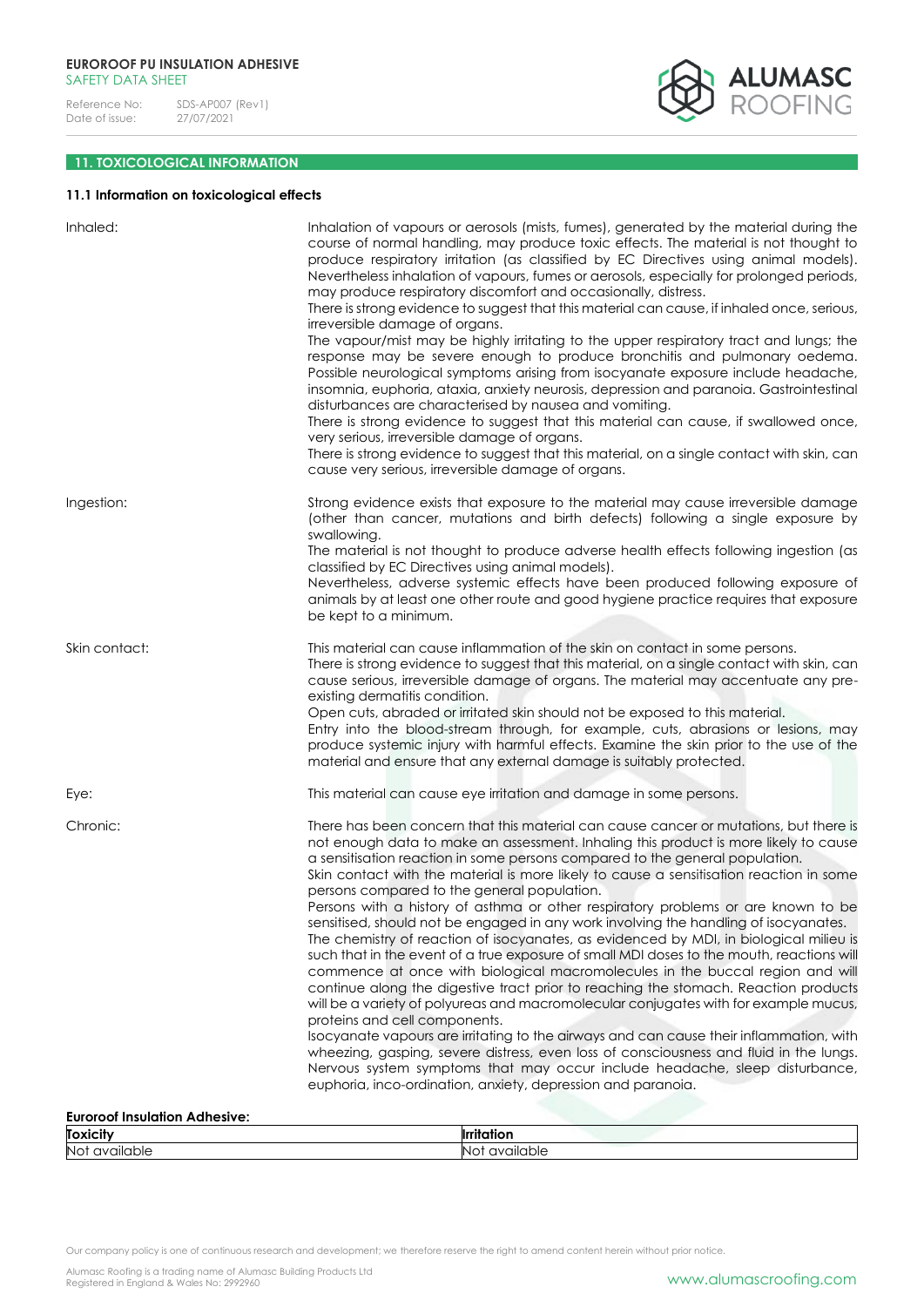Reference No: SDS-AP007 (Rev1)<br>Date of issue: 27/07/2021 Date of issue:



# **Polymeric Diphenylmethane Diisocyanate:**

| <b>Toxicity</b>                             | <b>Irritation</b>           |
|---------------------------------------------|-----------------------------|
| Dermal (rabbit) LD50: >9400 mg/kg[2]        | Eye (rabbit): 100 mg - mild |
| Inhalation (rat) LC50; 0.49 mg/L4 $[2]$     |                             |
| Oral (rat) LD50; 43000 mg/kg <sup>[2]</sup> |                             |

#### **Legend:**

1. Value obtained from Europe ECHA Registered Substances - Acute toxicity; 2.\* Value obtained from manufacturer's SDS. Unless otherwise specified data extracted from RTECS - Register of Toxic Effect of chemical Substances.

| Polymeric Diphenylmethane<br>Diisocyanate:                                   |                                                                                                                                                                                                                                                                                                                                                                                                                                                                                                                                                                                                                                                                                                                                                                                                                                                                                                                                                                                                                                                                                                                                                                                                                                                                                                                                                                                                                                                                                                                                                                                        | Asthma-like symptoms may continue for months or even years after exposure to the<br>material ends. This may be due to a non-allergic condition known as reactive airways<br>dysfunction syndrome (RADS) which can occur after exposure to high levels of highly<br>irritating compound. Main criteria for diagnosing RADS include the absence of previous<br>airways disease in a non-atopic individual, with sudden onset of persistent asthma-like<br>symptoms within minutes to hours of a documented exposure to the irritant.<br>The material may produce moderate eye irritation leading to inflammation. Repeated<br>or prolonged exposure to irritants may produce conjunctivitis.<br>Aromatic and aliphatic diisocyanates may cause airway toxicity and skin sensitization.<br>Monomers and prepolymers exhibit similar respiratory effect. Of the several members<br>of diisocyanates tested on experimental animals by inhalation and oral exposure, some<br>caused cancer while others produced a harmless outcome.<br>The substance is classified by IARC as Group 3:<br>NOT classifiable as to its carcinogenicity to humans.<br>Evidence of carcinogenicity may be inadequate or limited in animal testing. |        |
|------------------------------------------------------------------------------|----------------------------------------------------------------------------------------------------------------------------------------------------------------------------------------------------------------------------------------------------------------------------------------------------------------------------------------------------------------------------------------------------------------------------------------------------------------------------------------------------------------------------------------------------------------------------------------------------------------------------------------------------------------------------------------------------------------------------------------------------------------------------------------------------------------------------------------------------------------------------------------------------------------------------------------------------------------------------------------------------------------------------------------------------------------------------------------------------------------------------------------------------------------------------------------------------------------------------------------------------------------------------------------------------------------------------------------------------------------------------------------------------------------------------------------------------------------------------------------------------------------------------------------------------------------------------------------|----------------------------------------------------------------------------------------------------------------------------------------------------------------------------------------------------------------------------------------------------------------------------------------------------------------------------------------------------------------------------------------------------------------------------------------------------------------------------------------------------------------------------------------------------------------------------------------------------------------------------------------------------------------------------------------------------------------------------------------------------------------------------------------------------------------------------------------------------------------------------------------------------------------------------------------------------------------------------------------------------------------------------------------------------------------------------------------------------------------------------------------------------------------------------------------------------------------------------|--------|
| Euroroof Insulation Adhesive<br>& Polymeric Diphenylmethane<br>Diisocyanate: | Allergic reactions involving the respiratory tract are usually due to interactions between<br>IgE antibodies and allergens and occur rapidly. Allergic potential of the allergen and<br>period of exposure often determine the severity of symptoms. Some people may be<br>genetically more prone than others, and exposure to other irritants may aggravate<br>symptoms.<br>Attention should be paid to atopic diathesis, characterised by increased susceptibility<br>to nasal inflammation, asthma and eczema. Exogenous allergic alveolitis is induced<br>essentially by allergen specific immune-complexes of the IgG type; cell-mediated<br>reactions (T lymphocytes) may be involved. Such allergy is of the delayed type with<br>onset up to four hours following exposure.<br>The following information refers to contact allergens as a group and may not be<br>specific to this product.<br>Contact allergies quickly manifest themselves as contact eczema, more rarely as<br>urticaria or Quincke's oedema. The pathogenesis of contact eczema involves a cell-<br>mediated (T lymphocytes) immune reaction of the delayed type. Other allergic skin<br>reactions, e.g. contact urticaria, involve antibody-mediated immune reactions.<br>Isocyanate vapours are irritating to the airways and can cause their inflammation, with<br>wheezing, gasping, severe distress, even loss of consciousness and fluid in the lungs.<br>Nervous system symptoms that may occur include headache, sleep disturbance,<br>euphoria, incoordination, anxiety, depression and paranoia. |                                                                                                                                                                                                                                                                                                                                                                                                                                                                                                                                                                                                                                                                                                                                                                                                                                                                                                                                                                                                                                                                                                                                                                                                                            |        |
| Acute Toxicity<br>Skin Irritation/Corrosion<br>Serious Eye Damage/Irritation | ×                                                                                                                                                                                                                                                                                                                                                                                                                                                                                                                                                                                                                                                                                                                                                                                                                                                                                                                                                                                                                                                                                                                                                                                                                                                                                                                                                                                                                                                                                                                                                                                      | Carcinogenicity<br>Reproductivity<br>STOT - Single Exposure                                                                                                                                                                                                                                                                                                                                                                                                                                                                                                                                                                                                                                                                                                                                                                                                                                                                                                                                                                                                                                                                                                                                                                | ×      |
| Respiratory or Skin Sensitisation<br>Mutagenicity                            |                                                                                                                                                                                                                                                                                                                                                                                                                                                                                                                                                                                                                                                                                                                                                                                                                                                                                                                                                                                                                                                                                                                                                                                                                                                                                                                                                                                                                                                                                                                                                                                        | <b>STOT - Repeated Exposure</b><br><b>Aspiration Hazard</b>                                                                                                                                                                                                                                                                                                                                                                                                                                                                                                                                                                                                                                                                                                                                                                                                                                                                                                                                                                                                                                                                                                                                                                | ×<br>× |

#### **Legend:**

- Data either not available or does not fill the criteria for classification.
- $\bullet$  Data available to make classification.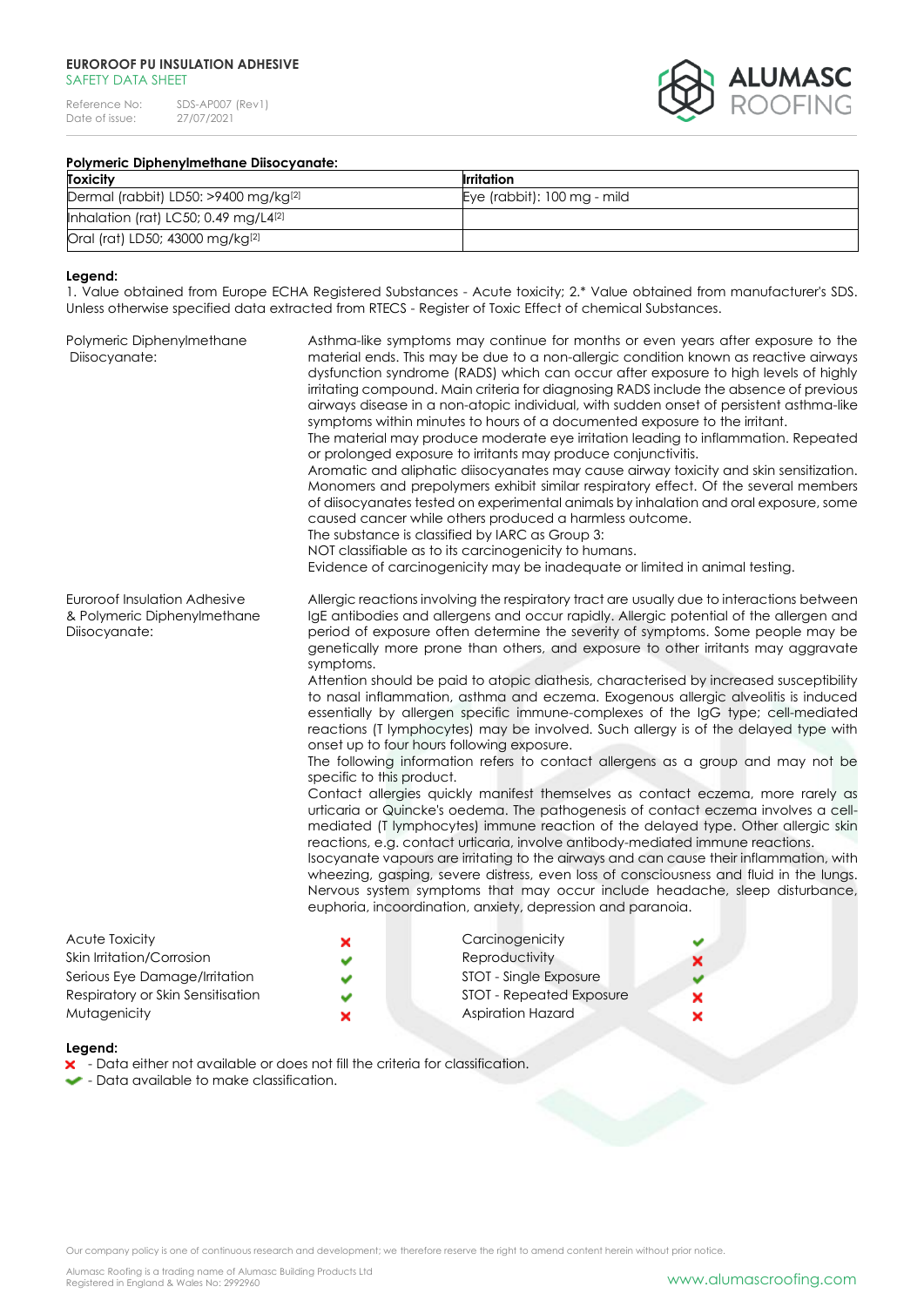

# **12. ECOLOGICAL INFORMATION**

## **12.1 Toxicity**

#### **Euroroof Insulation Adhesive:**

| End<br>point                                        | 'Hr)<br>duration | Species                                     | 'alue                | source                |
|-----------------------------------------------------|------------------|---------------------------------------------|----------------------|-----------------------|
| <b>Not</b><br>∴N∩.<br>vailable<br>$\sim$<br>''<br>∽ | vailable         | vailable<br>$\sim$<br>N <sub>10</sub><br>'' | <br>available<br>NO. | available<br>.NC<br>. |

#### **Polymeric Diphenylmethane Diisocyanate:**

| End<br>point | <br>(Hr)<br>. .<br>duration<br>Test | <b>Species</b> | Value      | source      |
|--------------|-------------------------------------|----------------|------------|-------------|
| <b>Not</b>   | IN∩'                                | 'N∩1           | <b>N</b> C | αvailable – |
| available    | available                           | available      | available  | NΟ          |

#### **Legend:**

Extracted from 1. IUCLID Toxicity Data; 2. Europe ECHA Registered Substances - Ecotoxicological Information - Aquatic Toxicity; 3. EPIWIN Suite V3.12 (QSAR) - Aquatic Toxicity Data (Estimated); 4. US EPA, Ecotox database - Aquatic Toxicity Data; 5. ECETOC Aquatic Hazard Assessment Data; 6. NITE (Japan) - Bioconcentration Data; 7. METI (Japan) - Bioconcentration Data; 8. Vendor Data.

Polyisocyanates:

Polyisocyanates are not readily biodegradable. However, due to other elimination mechanisms (hydrolysis, adsorption), long retention times in water are not to be expected. The resulting polyurea is more or less inert and, due to its molecular size, not bioavailable.

For Isocyanate Monomers:

Environmental Fate: Isocyanates, (di- and polyfunctional isocyanates), are commonly used to make various polymers, such as polyurethanes. Polyurethanes find significant application in the manufacture of rigid and flexible foams. They are also used in the production of adhesives, elastomers, and coatings.

DO NOT discharge into sewer or waterways.

#### **12.2 Persistence and degradability**

No data available for all ingredients.

#### **12.3 Bioaccumulative potential**

No data available for all ingredients.

#### **12.4 Mobility in soil**

No data available for all ingredients.

## **12.5 Results of PBT and vPvB assessment**

Not applicable.

#### **12.6 Other adverse effects**

No data available.

#### **13. DISPOSAL CONSIDERATIONS**

## **13.1 Waste treatment methods**

Product / packaging disposal: Containers may still present a chemical hazard/ danger when empty. Return to supplier for reuse/ recycling if possible.

Otherwise:

- If container cannot be cleaned sufficiently well to ensure that residuals do not remain or if the container cannot be used to store the same product, then puncture containers, to prevent re-use, and bury at an authorised landfill.

Legislation addressing waste disposal requirements may differ by country, state and/ or territory. Each user must refer to laws operating in their area. In some areas, certain wastes must be tracked.

DO NOT allow wash water from cleaning or process equipment to enter drains.

It may be necessary to collect all wash water for treatment before disposal.

In all cases disposal to sewer may be subject to local laws and regulations and these should be considered first.

DO NOT recycle spilled material.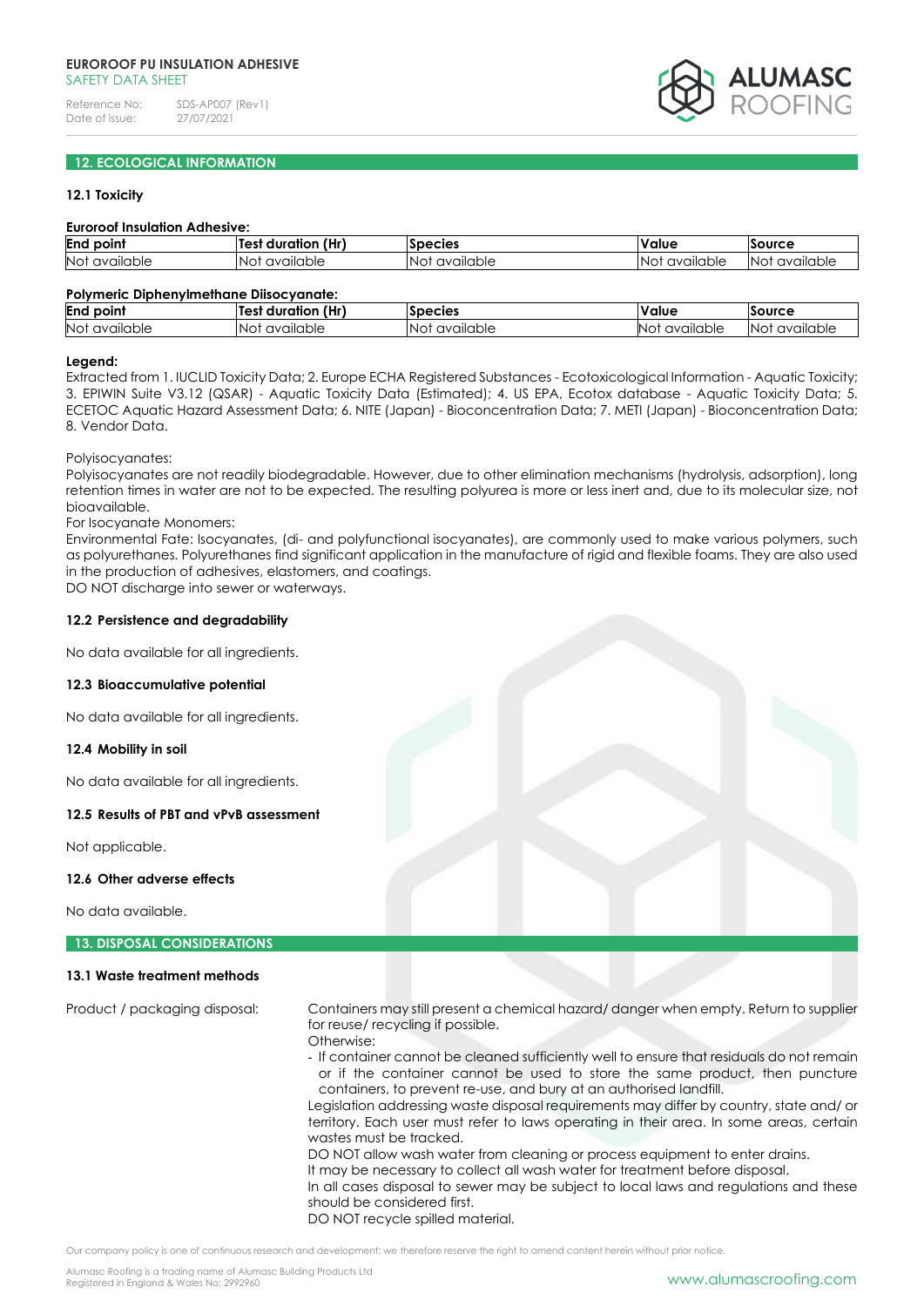| Reference No:  | SDS-AP007 (Rev1) |
|----------------|------------------|
| Date of issue: | 27/07/2021       |



|                          | Consult State Land Waste Management Authority for disposal.<br>Neutralise spill material carefully and decontaminate empty containers and spill<br>residues with 10% ammonia solution plus detergent or a proprietary decontaminant<br>prior to disposal. |
|--------------------------|-----------------------------------------------------------------------------------------------------------------------------------------------------------------------------------------------------------------------------------------------------------|
| Waste treatment options: | Not available.                                                                                                                                                                                                                                            |
| Sewage disposal options: | Not available.                                                                                                                                                                                                                                            |

# **14. TRANSPORT INFORMATION**

| Labels required:                                                     |                                                                                  |     |
|----------------------------------------------------------------------|----------------------------------------------------------------------------------|-----|
| Marine pollutant:                                                    | No.                                                                              |     |
| Hazchem:                                                             | N/A.                                                                             |     |
|                                                                      |                                                                                  |     |
| Land transport (ADR): Not regulated for transport of dangerous goods |                                                                                  |     |
| 14.1 UN number                                                       | N/A                                                                              |     |
| 14.2 UN proper shipping name                                         | N/A                                                                              |     |
| 14.3 Transport hazard class(es)                                      | Class:                                                                           | N/A |
|                                                                      | Subrisk:                                                                         | N/A |
| 14.4 Packing group                                                   | N/A                                                                              |     |
| 14.5 Environmental hazard                                            | N/A                                                                              |     |
| 14.6 Special precautions for user                                    | Hazard identification (Kemler):                                                  | N/A |
|                                                                      | Classification code:                                                             | N/A |
|                                                                      | Hazard label:                                                                    | N/A |
|                                                                      | Special provisions:                                                              | N/A |
|                                                                      | Limited quantity:                                                                | N/A |
|                                                                      | Tunnel restriction code:                                                         | N/A |
|                                                                      | Air transport (ICAO-IATA/DGR): Not regulated for transport of dangerous goods    |     |
| 14.1 UN number                                                       | N/A                                                                              |     |
| 14.2 UN proper shipping name                                         | N/A                                                                              |     |
| 14.3 Transport hazard class(es)                                      | ICAO/IATA class:                                                                 | N/A |
|                                                                      | ICAO/IATA subrisk:                                                               | N/A |
|                                                                      | ERG code:                                                                        | N/A |
| 14.4 Packing group                                                   | N/A                                                                              |     |
| 14.5 Environmental hazard                                            | N/A                                                                              |     |
| 14.6 Special precautions for user                                    | Special provisions:                                                              | N/A |
|                                                                      | Cargo only packing instruction:                                                  | N/A |
|                                                                      | Cargo only maximum qty/pack:                                                     | N/A |
|                                                                      | Passenger and cargo packing instruction:                                         | N/A |
|                                                                      | Passenger and cargo maximum qty/pack:                                            | N/A |
|                                                                      | Passenger and cargo limited aty packing instructions:                            | N/A |
|                                                                      | Passenger and cargo limited maximum qty/pack:                                    | N/A |
|                                                                      | Sea transport (IMDG-Code/GGVSee): Not regulated for transport of dangerous goods |     |
| 14.1 UN number                                                       | N/A                                                                              |     |
| 14.2 UN proper shipping name                                         | N/A                                                                              |     |
| 14.3 Transport hazard class(es)                                      | IMDG class:                                                                      | N/A |
|                                                                      | IMDG subrisk:                                                                    | N/A |
| 14.4 Packing group                                                   | N/A                                                                              |     |
| 14.5 Environmental hazard                                            | N/A                                                                              |     |
| 14.6 Special precautions for user                                    | EMS number:                                                                      | N/A |
|                                                                      | Special provisions:                                                              | N/A |
|                                                                      | Limited quantities:                                                              | N/A |
|                                                                      | Inland waterways transport (ADN): Not regulated for transport of dangerous goods |     |
| 14.1 UN number                                                       | N/A                                                                              |     |
| 14.2 UN proper shipping name                                         | N/A                                                                              |     |
| 14.3 Transport hazard class(es)                                      | Class:                                                                           | N/A |
|                                                                      | Subrisk:                                                                         | N/A |
| 14.4 Packing group                                                   | N/A                                                                              |     |
| 14.5 Environmental hazard                                            | N/A                                                                              |     |
| 14.6 Special precautions for user                                    | Classification code:                                                             | N/A |
|                                                                      | Special provisions:                                                              | N/A |
|                                                                      | Limited quantity:                                                                | N/A |

Our company policy is one of continuous research and development; we therefore reserve the right to amend content herein without prior notice.

Equipment required: N/A Fire cones numbers: N/A

Limited quantity:

Alumasc Roofing is a trading name of Alumasc Building Products Ltd<br>Registered in England & Wales No: 2992960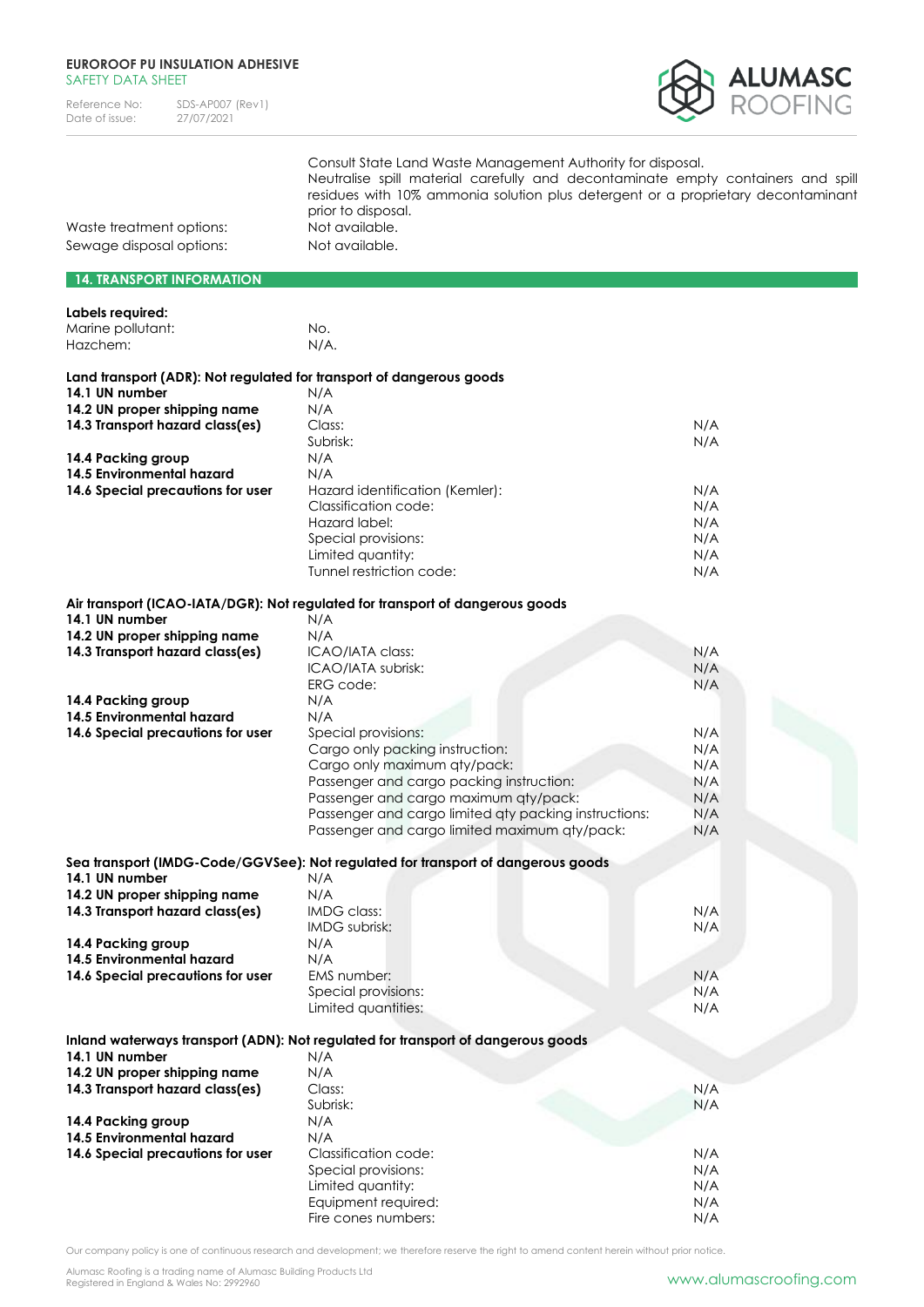Reference No: SDS-AP007 (Rev1)<br>Date of issue: 27/07/2021 Date of issue:



## **14.7 Transport in bulk according to Annex II of MARPOL and the IBC code**

Not applicable.

## **14.8 Transport in bulk in accordance with MARPOL Annex V and the IMSBC Code**

Not available.

### **14.9 Transport in bulk in accordance with the ICG Code**

Not available.

# **15. REGULATORY INFORMATION**

#### **15.1 Safety, health and environmental regulations / legislation specific for the substance or mixture**

#### **Polymeric Diphenylmethane Diisocyanate is found on the following regulatory lists:**

EU REACH Regulation (EC) No 1907/2006 - Annex XVII - Restrictions on the manufacture, placing on the market and use of certain dangerous substances, mixtures and articles. International Agency for Research on Cancer (IARC) - Agents Classified by the IARC Monographs.

UK Workplace Exposure Limits (WELs).

This safety data sheet is in compliance with the following EU legislation and its adaptations - as far as applicable - : Directives 98/24/EC, - 92/85/EEC, - 94/33/EC, - 2008/98/EC, - 2010/75/EU; Commission Regulation (EU) 2020/878; Regulation (EC) No 1272/2008 as updated through ATPs.

#### **15.2 Chemical safety assessment**

No Chemical Safety Assessment has been carried out for this substance/mixture by the supplier.

| <b>National Inventory</b>      | Status                                                                                                                                             |
|--------------------------------|----------------------------------------------------------------------------------------------------------------------------------------------------|
| Australia – AIIC / Australia   | Yes                                                                                                                                                |
| Non-industrial use:            |                                                                                                                                                    |
| Canada - DSL:                  | Yes                                                                                                                                                |
| Canada - NDSL:                 | No (Polymeric Diphenylmethane Diisocyanate)                                                                                                        |
| Ching - IECSC:                 | Yes                                                                                                                                                |
| Europe - EINEC / ELINCS / NLP: | No (Polymeric Diphenylmethane Diisocyanate)                                                                                                        |
| Japan - ENCS:                  | Yes                                                                                                                                                |
| Korea – KECI:                  | Yes                                                                                                                                                |
| New Zealand - NZloC:           | Yes                                                                                                                                                |
| Philippines - PICCS:           | Yes                                                                                                                                                |
| $USA - TSCA:$                  | Yes                                                                                                                                                |
| Taiwan - TCSI:                 | Yes                                                                                                                                                |
| $Mexico - INSQ:$               | Yes                                                                                                                                                |
| Vietnam – NCI:                 | Yes                                                                                                                                                |
| Russia - ARIPS:                | Yes                                                                                                                                                |
| Legend:                        | Yes = All CAS declared ingredients are on the inventory.                                                                                           |
|                                | No = One or more of the CAS listed ingredients are not on the inventory and are not<br>exempt from listing (see specific ingredients in brackets). |

### **16. OTHER INFORMATION**

## **Full text Risk and Hazard codes:**

H332: Harmful if inhaled.

H373: May cause damage to organs through prolonged or repeated exposure.

## **Other information:**

Classification of the preparation and its individual components has drawn on official and authoritative sources as well as independent review by the Chemwatch Classification committee using available literature references.

The SDS is a Hazard Communication tool and should be used to assist in the Risk Assessment. Many factors determine whether the reported Hazards are Risks in the workplace or other settings. Risks may be determined by reference to Exposures Scenarios.